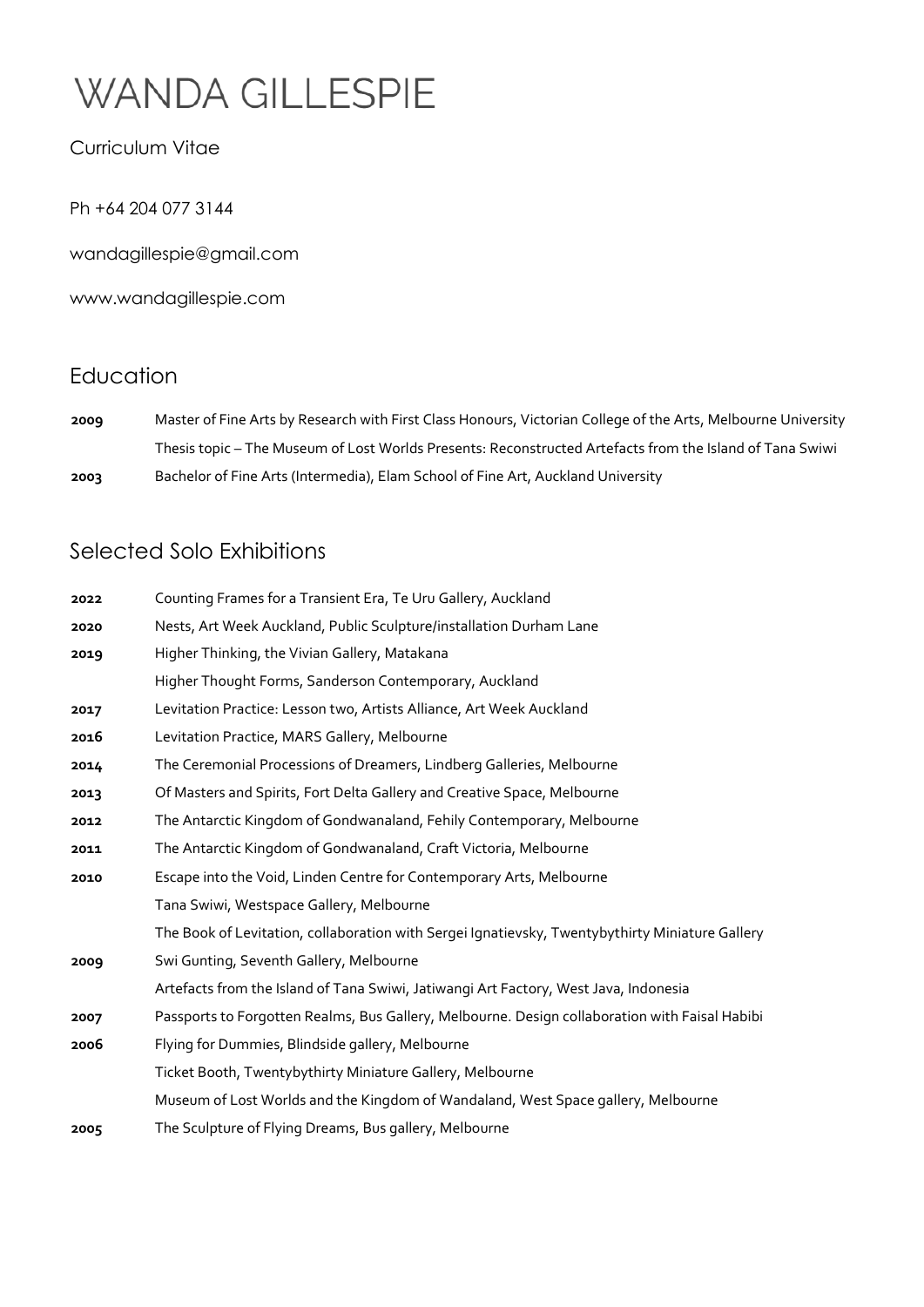### Selected Group Exhibitions

| 2022 | An Alternative Economics, Institute of Modern Art (IMA) Brisbane, Australia                                                                                                           |
|------|---------------------------------------------------------------------------------------------------------------------------------------------------------------------------------------|
|      |                                                                                                                                                                                       |
|      | Molly Morpeth Canaday 3D Award, Te Kōputu a Te Whanga a Toi, Whakatane, New Zealand                                                                                                   |
|      | Perpetual Guardian Sculpture on the Gulf, Waiheke Headlands and Waiheke Gallery, New Zealand                                                                                          |
| 2021 | Future Inheritance; 20 Speculative Objects for a Time to Come, NGV Melbourne Design Week                                                                                              |
|      | Numinosity, Contemporary Art Tasmania, Hobart                                                                                                                                         |
|      | Liminal Wanderlust, Fox Galleries, Melbourne                                                                                                                                          |
| 2020 | The Wallace Art Awards, Jury Award Winner, Pah Homestead, Auckland and Pataka Art and Museum,<br>Wellington<br>Molly Morpeth Canaday 3d Award, Te Kōputu a te whanga a Toi, Whakatane |
|      | 'A Counting Frame for Alternative Economic Systems', Brick Bay Sculpture Trail, Matakana                                                                                              |
| 2019 | Friends and Family, Daine Singer Gallery, Melbourne                                                                                                                                   |
|      | Woollahra Small Sculpture Prize, Sydney                                                                                                                                               |
|      | Sculpture in the Gardens, indoor exhibition, Auckland Botanical Gardens                                                                                                               |
|      | Rites of Passage, Gympie Regional Gallery, Queensland                                                                                                                                 |
|      | Auckland Art Fair, Vivian Gallery Pop Up, Hotel Grand Windsor, Auckland                                                                                                               |
|      | Sculpture on the Gulf, Small Sculpture exhibition, Waiheke Community Art Gallery, Auckland                                                                                            |
| 2018 | Owhango Summer Sculpture Show, Owhango, Tongariro                                                                                                                                     |
|      | Sculpture on the Shore, Fort Takapuna, Auckland                                                                                                                                       |
|      | The Vivian Summer show, Vivian Gallery, Matakana                                                                                                                                      |
|      | Disrupt, Whitespace Gallery, Auckland                                                                                                                                                 |
|      | This Wild Song, Town Hall Gallery, Hawthorn, Melbourne                                                                                                                                |
|      | Sampler, Sanderson Contemporary, Auckland                                                                                                                                             |
|      | Unseen, Unknown, Unveiled, Uxbridge, Malcolm Smith Gallery, Auckland                                                                                                                  |
|      | One on One, Bundoora Homestead, Melbourne                                                                                                                                             |
| 2017 | This Wild Song, Gallery Smith, Melbourne                                                                                                                                              |
|      | I Was Here, Fremantle Arts Centre, Perth                                                                                                                                              |
|      | Sculpture in the Gardens, Auckland Botanical Gardens, Auckland, New Zealand                                                                                                           |
|      | National Contemporary Art Award, Waikato Museum, Hamilton, New Zealand                                                                                                                |
| 2016 | Deakin University Contemporary Small Sculpture Award, Deakin University Gallery, Melbourne                                                                                            |
|      | Waiheke Small Sculpture Prize, Waiheke Community Art Gallery, Auckland, (Runner up award)                                                                                             |
|      | Sculpture on the Shore, Small Sculpture Exhibition, Auckland, New Zealand                                                                                                             |
|      | Seeker (Kai) Figure, Gearbox Gallery, Melbourne Grammar, Melbourne                                                                                                                    |
|      | Figure, Sanderson Contemporary, Auckland, New Zealand                                                                                                                                 |
|      | Melbourne Art Week, MARS Gallery at the Supper Club, Melbourne                                                                                                                        |
| 2015 | Lorne Sculpture Biennale, Small Sculpture exhibition, Wye River Hotel, Wye River, VIC                                                                                                 |
|      | Wyndham Art Prize, Wyndham Art Gallery, Werribee, Melbourne                                                                                                                           |
|      | Darebin Art Prize, Bundoora Homestead, Melbourne                                                                                                                                      |
| 2014 | A Little Something, MARS Gallery, Melbourne                                                                                                                                           |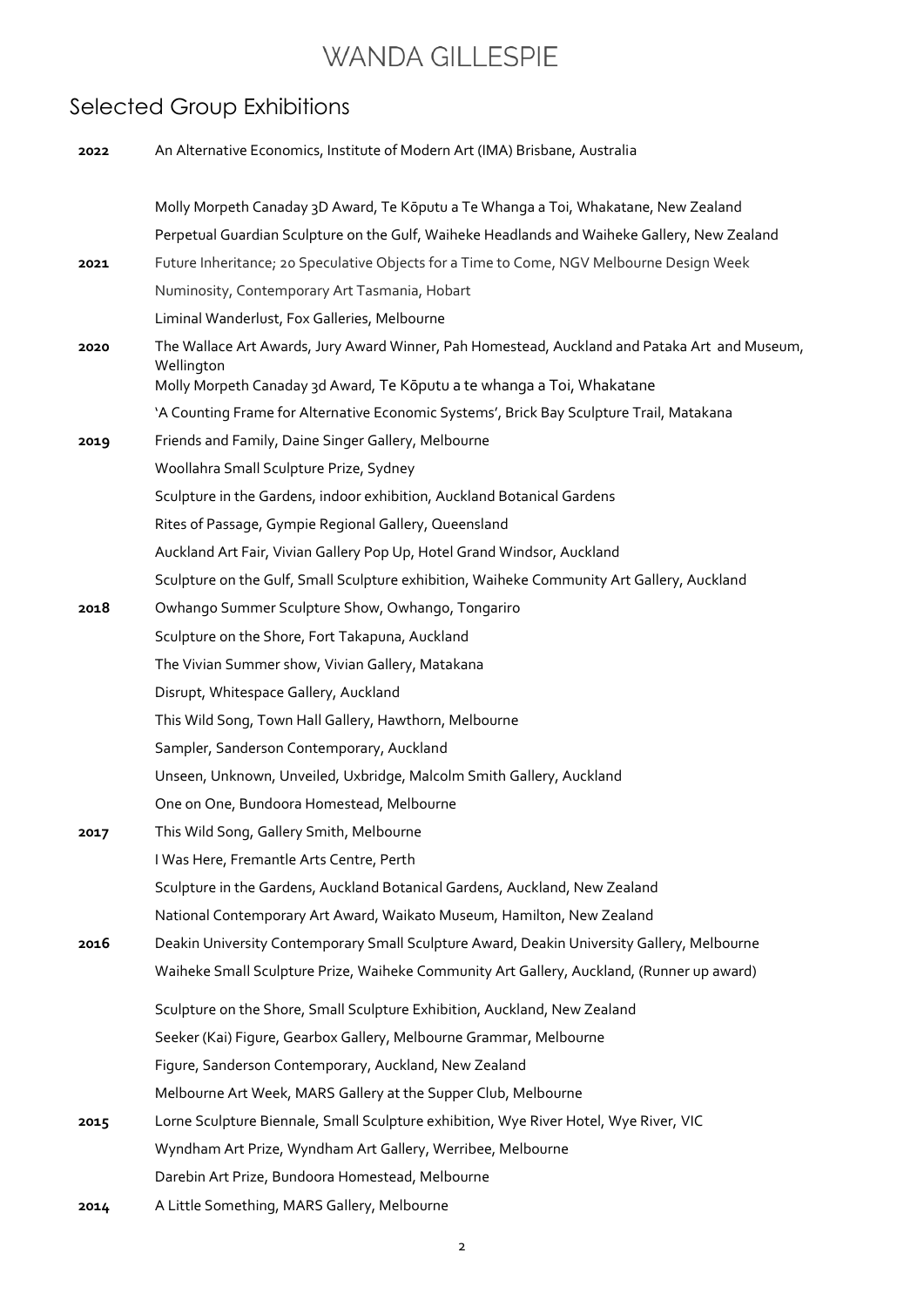|      | The 24th Annual Wallace Art Awards, Pah Homestead, Auckland, New Zealand and touring exhibition<br>Pataka Art and Museum, Wellington, and Wallace Gallery, Morrinsville<br>McClelland Sculpture Prize, McClelland Gallery and Sculpture Park, VIC |
|------|---------------------------------------------------------------------------------------------------------------------------------------------------------------------------------------------------------------------------------------------------|
|      | Deakin University Contemporary Small Sculpture Award, Deakin University Gallery, Melbourne                                                                                                                                                        |
|      | Animalia, Lindberg Gallery, Melbourne                                                                                                                                                                                                             |
|      | Tropaeum, Fremantle Arts Centre, Perth                                                                                                                                                                                                            |
|      | New, Lindberg Gallery, Melbourne                                                                                                                                                                                                                  |
|      | Scratching Surfaces, Czech and Slovak Film Festival, Yarra Gallery Federation Square, Melbourne                                                                                                                                                   |
| 2013 | Christina's World, Fort Delta Gallery and Creative Space, Melbourne                                                                                                                                                                               |
| 2012 | Lorne Sculpture Biennale, Small Sculpture Exhibition, Lorne Uniting Church, VIC                                                                                                                                                                   |
|      | Keith and Elisabeth Murdoch Travelling Fellowship, Margaret Lawrence Gallery VCA, Melbourne                                                                                                                                                       |
|      | John Fries Memorial Prize, Gaffa Galleries, Sydney                                                                                                                                                                                                |
|      | The Wilson Visual Art Award, Trinity Catholic College, Lismore                                                                                                                                                                                    |
| 2011 | Deakin Small Sculpture Prize, Deakin University Gallery, Melbourne                                                                                                                                                                                |
| 2010 | City of Hobart Art Prize, Tasmanian Museum and Art Gallery, Hobart                                                                                                                                                                                |
| 2009 | Blake Prize, Directors Cut Exhibition                                                                                                                                                                                                             |
|      | Sports Club Project 1, No Risk Too Great, Next Wave Festival 2010, Melbourne                                                                                                                                                                      |
|      | Blake Prize, Directors Cut Exhibition                                                                                                                                                                                                             |
|      | Wallace Trust Art Awards, Wallace Trust Gallery, Auckland                                                                                                                                                                                         |
|      | Post, Place Gallery, Richmond, Melbourne                                                                                                                                                                                                          |
| 2008 | Order/Disorder, C3 Gallery, Abbotsford Convent, Melbourne                                                                                                                                                                                         |
|      | Lots of People Have What You Have, George Patton Gallery, Melbourne                                                                                                                                                                               |
|      | Proposition 4 Proposition, C3 Gallery, Abbotsford Convent, Melbourne                                                                                                                                                                              |
| 2007 | Rumble in the City, Bus Vs Blindside, City Library, Melbourne                                                                                                                                                                                     |
|      | I am Afraid, Uber Gallery, Melbourne                                                                                                                                                                                                              |
|      | The 22nd Asian International Art Exhibition - Imagining Asia, Selasar Sunaryo, Bandung, Indonesia                                                                                                                                                 |
|      | Fictitious Realities, Soemardja Galleri, Bandung, Indonesia                                                                                                                                                                                       |
|      | Too Near Too Far, Care of Gallery, Milan                                                                                                                                                                                                          |
| 2005 | National Sculpture Prize, National Gallery of Australia, Canberra                                                                                                                                                                                 |
|      |                                                                                                                                                                                                                                                   |

### Grants, Awards and Residencies

- **2022** Barry Brickell Driving Creek Ceramic Art Residency
- **2021** Karekare House Artist Residency (Eden Arts Trust)
- **2020** Wallace Art Awards 2020, Jury Award prize
	- Creative New Zealand Arts Continuity to create a new sculpture for Brick Bay Sculpture Park Creative New Zealand Arts Grant – to attend a specialist woodcarving school in Austria
- **2017** Waiheke Small Sculpture Prize Runner Up
- **2015** Darebin Art Prize Highly Commended
- **2014** ARTAND Australia Credit Suisse Private Banking Contemporary Art Award Winner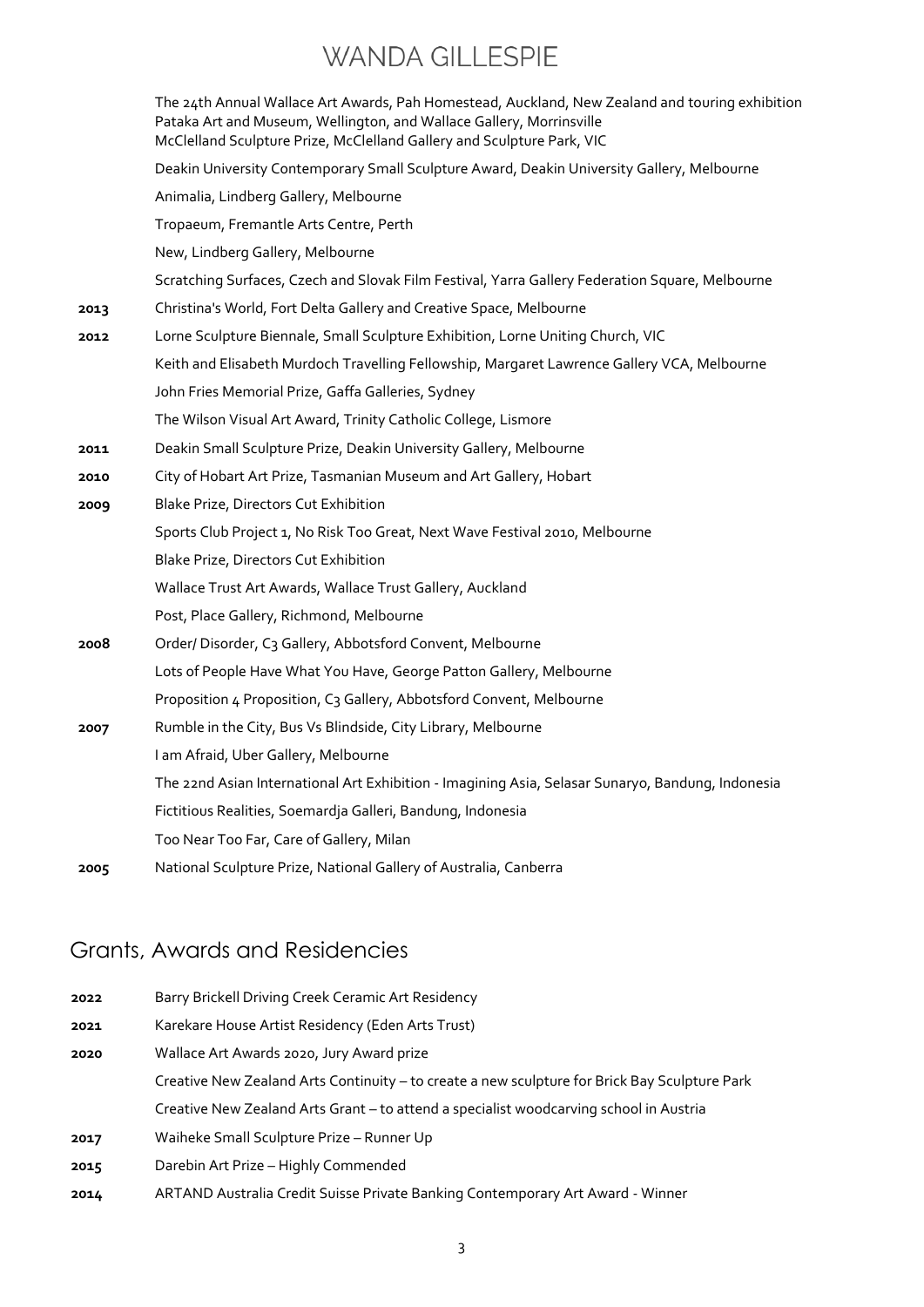|      | Lorne Sculpture Biennale Artist in Schools Residency                          |
|------|-------------------------------------------------------------------------------|
|      | Artspace Residency, Sydney (selected but was unable to take up the residency) |
| 2013 | Australia Council for the Arts New Work Grant                                 |
|      | City of Melbourne Arts Project Grant                                          |
| 2012 | Art Gallery of NSW, Cité Internationale Des Arts, Paris Residency             |
| 2011 | Arts Victoria Arts Development Grant                                          |
| 2010 | Australian Arts Council Artstart Grant                                        |
|      | Jump Mentorship Program                                                       |
| 2009 | Victorian College of the Arts Vulcan Steel Tutorship Award                    |
| 2008 | Arts Victoria Cultural Exchange Grant                                         |
|      | Victorian College of the Arts Anthony Ganim Postgraduate Award                |
|      | Victorian College of the Arts Vulcan Steel Merit Award                        |
| 2007 | Asialink Residency Indonesia                                                  |
| 2006 | City of Melbourne Youth Arts Funding                                          |
| 2005 | National Gallery of Australia Sculpture Prize Finalist                        |
| 2003 | Auckland University Access Award                                              |
|      | Elam School of Fine Arts Intermedia Technicians Award                         |
| 2002 | Auckland University Final Year Grant                                          |

# Teaching and Professional Activities

| 2021 | Creative New Zealand, peer assessor                                                           |
|------|-----------------------------------------------------------------------------------------------|
|      | The Warren woodworkshop, woodcarving teacher                                                  |
| 2020 | Australia Council for the Arts, peer assessor                                                 |
|      | The Warren woodworkshop, woodcarving teacher                                                  |
| 2019 | Artist talk and teaching abacus making workshop, Woollahra Small Sculpture Prize, Sydney      |
|      | Artist talk and teaching abacus making workshop, Gympie Regional Gallery, Queensland          |
|      | Panel discussion, Rites of Passage exhibition, Gympie Regional Gallery, Queensland            |
|      | Artist talk, podcast and documentary film for solo exhibition at the Vivian Gallery, Matakana |
|      | Private woodcarving tuition from home studio/workshop ongoing since 2017                      |
| 2018 | Thrive Mastermind member                                                                      |
|      | Artist talk, Malcolm Smith Gallery, Uxbridge Arts Centre                                      |
| 2017 | Private woodcarving tuition from home studio/workshop                                         |
|      | Artist talk, Art Week Auckland                                                                |
|      | Artist talk and sculpture tour, Sculpture in the Gardens                                      |
|      | Artist talk and panel discussion, Fremantle Arts Centre, Perth                                |
| 2014 | Artist talk, Lorne Sculpture Biennale                                                         |
| 2011 | Artist talk, Craft Victoria Gallery                                                           |
| 2010 | Teaching Position, Sculpture and Spatial Practice, Victorian College of the Arts              |
|      | Co-curator Artland, Moreland City Council and RMIT University Public Art Exhibition           |
|      |                                                                                               |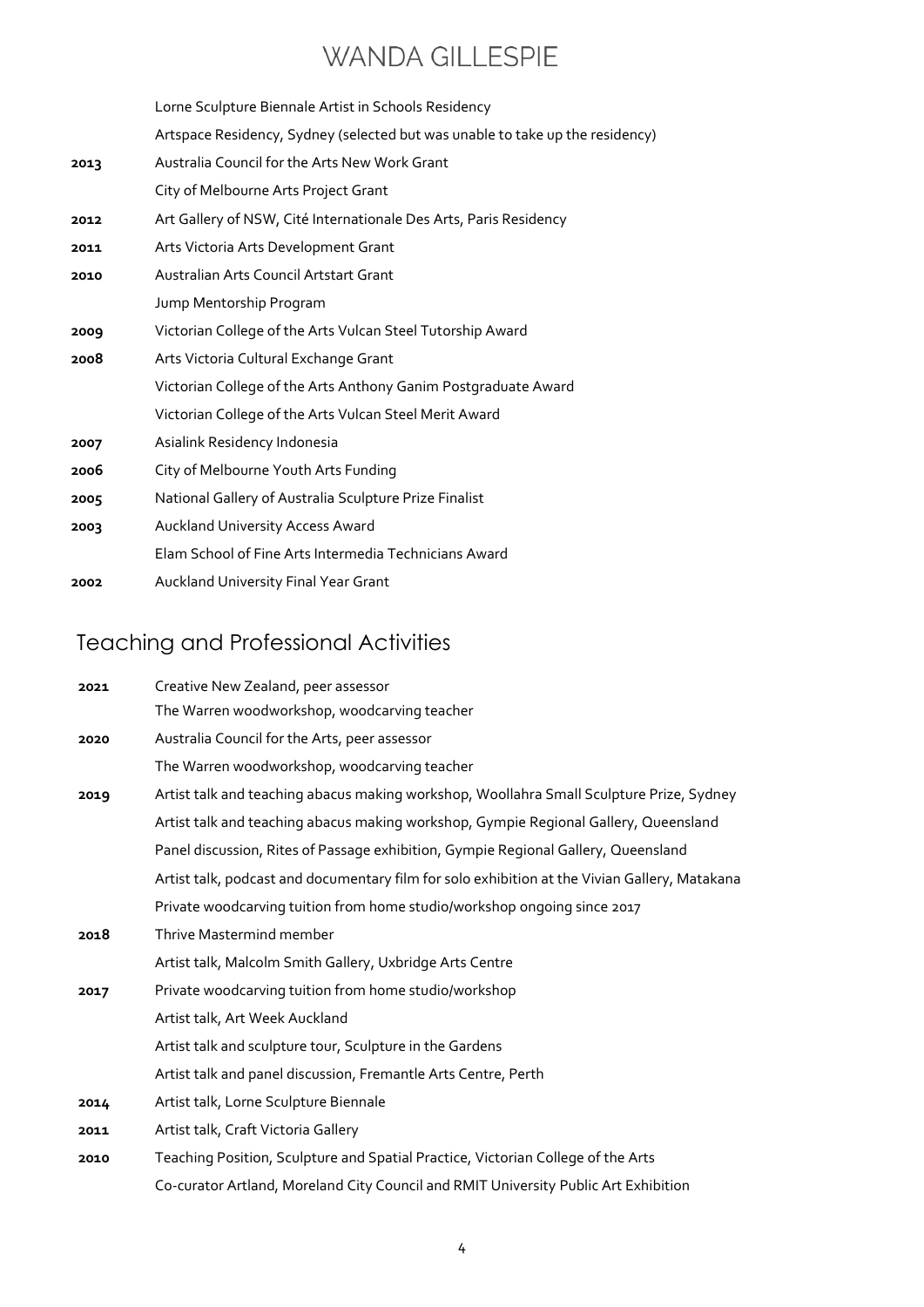Artist talk, Australia Council ArtStart Grant Info Session Artist talk, Westspace Gallery **2007-10** Presenter, Exhibition Installation Workshop, ALAB RMIT University Union Arts **2009** Exhibition Panel Member, First Site Gallery, RMIT University Union Arts Jatiwangi Arts Factory Cultural Exchange Residency, Arts Victoria Teaching Position, Animation and Photography Workshops, Jatiwangi Arts Factory **2008** Artist talk, C3 Abbotsford Convent Performance Art Workshop Perfurbance #4 Global Warming, Global Warning, Krinjing Village, Mt Merapi, Indonesia **2006-08** Secretary/ Board Member, Seventh Gallery, Melbourne **2007** Teaching Position, photography lectures and workshops, Institute of Technology Bandung (ITB) Indonesia Curator, 'Fictitious Realities', Soemardja Galleri, Institute of Technology Bandung (ITB) Indonesia Teaching Position, photography workshops, Jatiwangi Arts Factory, Indonesia **2006** Curator/ Founding Director, Twentybythirty Miniature Gallery, Melbourne

#### **Collections**

Wallace Arts Trust Vulcan Steel Collection Institute of Technology, Bandung, Indonesia Various private collections, Australia, New Zealand, Indonesia

#### Professional Affiliations

Arts Hub Australia Membership National Association for the Visual Arts (NAVA) Premium Membership National Association of Woodworkers Thrive Mastermind Membership

### Selected Bibliography & Media

Artist talk, Westspace Gallery

| 2022 | Virtuous Cycle, Gulf News, Waiheke Community Newspaper, March 17                                                                |
|------|---------------------------------------------------------------------------------------------------------------------------------|
|      | Pamela Walker, Waiheke's Sculpture Crawl is a delight for Walkers, Stuff NZ, March 7                                            |
|      | Ginny Fisher 'The Other-Worldly World of Wanda Gillespie - Artist, Woodcarver and Mystical<br>Archaeologist', Viva, February 25 |
|      | Ginny Fisher 'Sculptural Transcendence', Viva NZ Herald, February 23                                                            |
|      | Connie Brown 'A Counting Frame for Circular Economies', Sculpture on the Gulf Catalogue                                         |
| 2021 | Dr Eliza Burke 'Numinosity - Contemporary Art Tasmania' Art Link Magazine, November 15                                          |
|      | Nikita Bhopti 'Review: 'Future Inheritance' exhibition at NGV Melbourne Design Week',<br>thedesignwriter.com.au                 |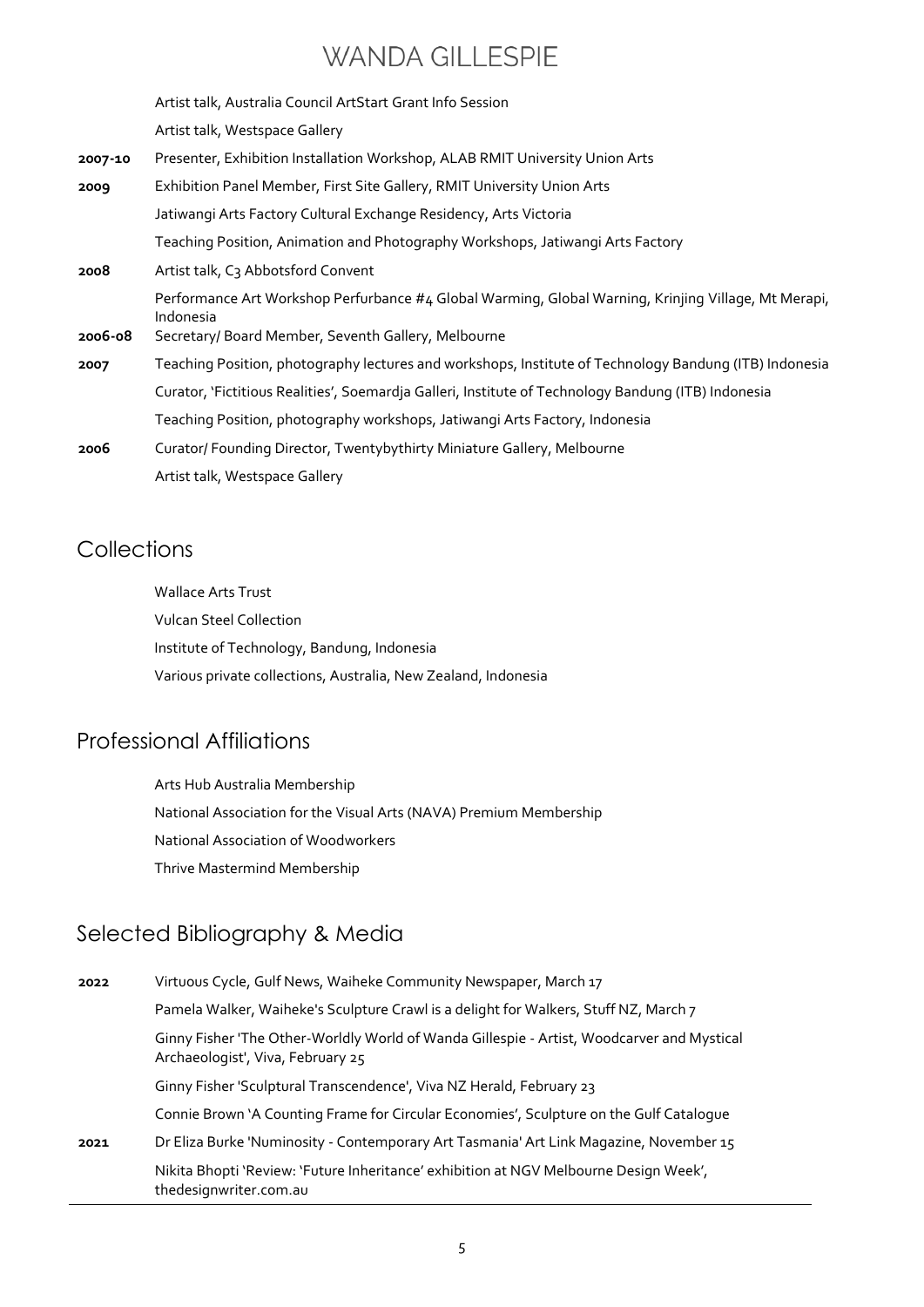|      | "Future Inheritance" curated by Marsha Golemac at Melbourne Design week, 2021,<br>yellowtrace.com.au                          |
|------|-------------------------------------------------------------------------------------------------------------------------------|
| 2019 | Victoria Garnons-Williams, 'Rites of Passage', Exhibition Catalogue                                                           |
|      | 'Art Chat Sessions Ignite Thought and Discussion', 'Workshop with a Difference', Gympie Living, April                         |
|      | 'What's On at the Gallery', Cooloola Bay Bulletin, April                                                                      |
|      | 'Challenging Your Ideas', Gympie Times, Saturday March 23rd                                                                   |
|      | Emil McAvoy, 'Higher Thought Forms,' Exhibition Essay, Sanderson Contemporary, March                                          |
|      | Camilla Wagstaff, 'In the Stockroom', Art Collector, February                                                                 |
|      | Wanda Gillespie, 'Abacus' Garland Magazine, Artist Interview, January                                                         |
| 2018 | Aimee Ralfini, Who Arted Artist Interview Podcast 95BFM, October 25 <sup>th</sup>                                             |
|      | Ilona Nelson, This Wild Song, Artist Interview Podcast                                                                        |
| 2017 | Bruce Hunt, Fact from Fiction, Fremantle Gazette, August 7th                                                                  |
|      | Wanda Gillespie, This Wild Song, Artist Interviews                                                                            |
|      | Rachel Ashby, Art Banker, Artist Interview Podcast 95 BFM, October                                                            |
|      | John Mateer, 'I Was Here' curated by Anna Louise Richardson, Fremantle Arts Centre Catalogue                                  |
|      | National Contemporary Art Awards Catalogue                                                                                    |
|      | Cadence Seeger, 'Spirits and Ghosts in Gillespie's Work', Artists Alliance Blog October                                       |
|      | Sculpture in the Gardens Catalogue                                                                                            |
| 2016 | Ashley Crawford, 'Wanda Gillespie is a Fabulist of the Highest Order', MARS Gallery Exhibition                                |
|      | 'Levitation Practice', Catalogue, September                                                                                   |
|      | Wanda Gillespie, 'Stockroom: Wanda Gillespie', Art Money online, September                                                    |
|      | Erin Kinley, 'Wanda Gillespie: Levitation Practice', Art News Portal, September                                               |
| 2014 | Julian Murphy, 'Wanda Gillespie', ARTAND Australia, Issue 52.1, December                                                      |
|      | Penny Teale, 'The Music Lesson', McClelland Sculpture Survey and Award 2014                                                   |
|      | Dan Rule, 'Wanda Gillespie, The Ceremonial Processions of Dreamers', The Age, October 11                                      |
|      | Mae Aguinaldo, 'The Jatiwangi Art Factory', Hand Eye Magazine, February 5                                                     |
| 2013 | Dylan Rainforth, 'Evoking the Gurus', The Age, December 4                                                                     |
|      | Alexandra Djurichkovic, 'Gallery Wrap: Stable Updates Continue', Art Collector, December                                      |
| 2012 | Varia Karipoff, 'Wanda Gillespie: An Australian in Paris - A View From the 3rd<br>District', Essentials Magazine, December 13 |
| 2011 | Alison Carroll, 'People, action and working together: Asialink Engaging with Indonesia', Art Monthly<br>Australia, October    |
|      | Kevin Murray, 'Ideas of Antarctica', Ideas of South, November 20'                                                             |
| 2010 | Max Olijnyk, 'Wanda Gillespie, Torie Nimmervoll, Shay Minster', Threethousand, Issue 244, February<br>18                      |
|      | Jason Crombie, 'The Book of Levitation Opening' Threethousand, Issue 240, January 21                                          |
| 2009 | Penny Modra, 'VCAM Awards', The Age, December 16                                                                              |
|      | Varia Karipoff, 'Swi Gunting - Wanda Gillespie', Siberian Pepper, November 8                                                  |
|      | Mark Holsworth, 'Wanda Gillespie @ Seventh', Melbourne Art and Culture Critic, November 6                                     |
|      | Kevin Murray, 'Craft Out of the Cage', Craft Unbound, October 29                                                              |
|      | 'Wanda Gillespie at Seventh Gallery, Melbourne', Art Monthly, Issue 224, October                                              |